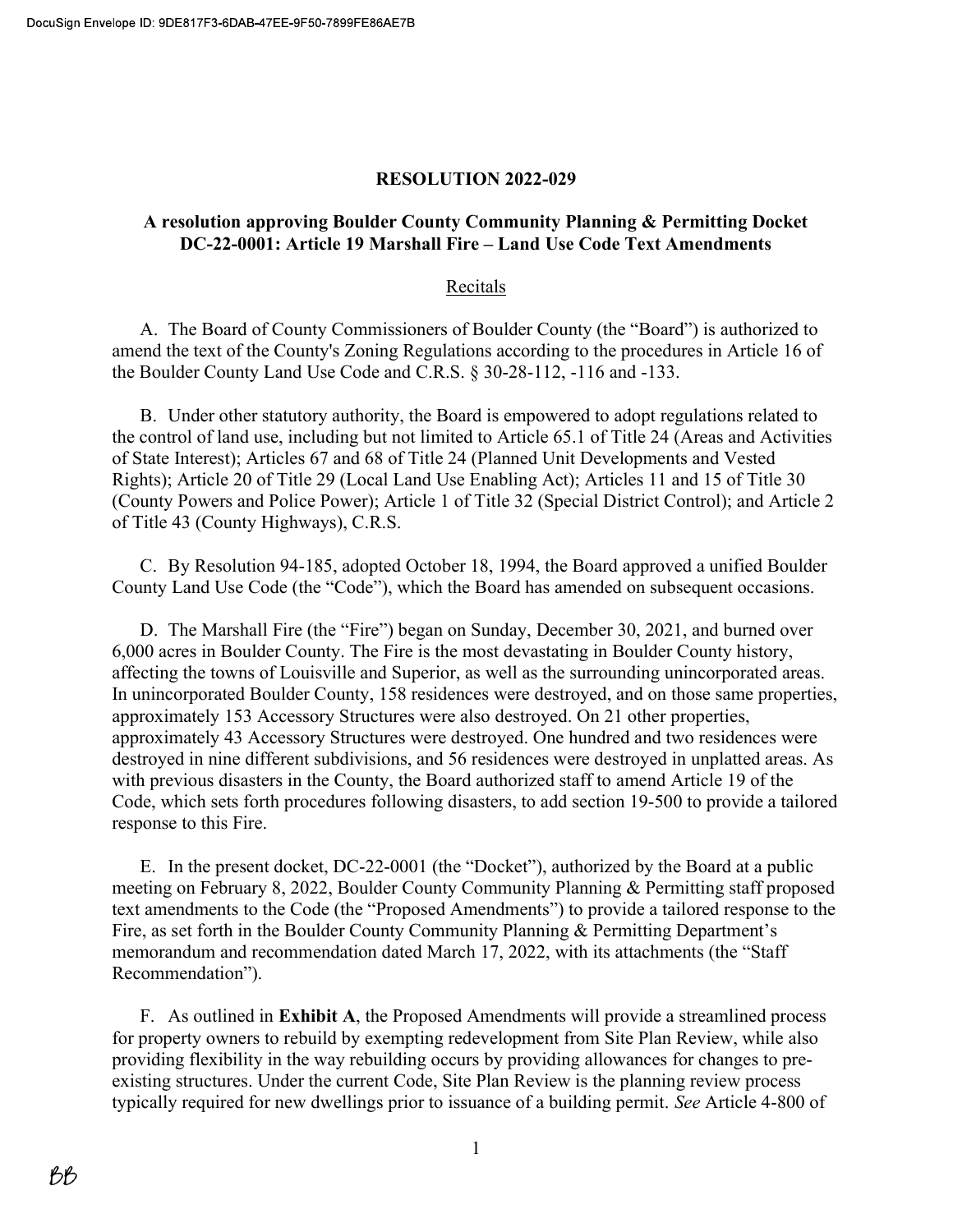the Code. While the current Code exempts property owners from Site Plan Review if they rebuild a structure in the original location with the same floor area and height that existed before the disaster and commence that work within one year, Site Plan Review is required if modifications from the original structure are desired. See Article 4-802.B.3. The Proposed Amendments will substitute for Site Plan Review, allowing prescribed changes that can be reviewed concurrently as part of the review of the building permit and reducing the timeframe by 6 to 8 weeks. In addition to removing the Site Plan Review requirement, the Proposed Amendments also establish parameters around site clean-up, allow temporary housing and structures, ensure that accesses are safely reconstructed, detail the allowances and requirements for the rebuilding of destroyed structures, extend the timeframe for rebuilding under an expedited process, respond to the ongoing wildfire risk in the area, and require final property restoration after rebuilding.

G. Knowing residents may want to make changes to the homes they previously had, the Proposed Amendments will provide owners with the flexibility to rebuild modified and improved structures if they submit a building permit application within a five-year period and meet the requirements of the Proposed Amendments and the Boulder County Building Code. Nonconforming structures and uses must also apply for a building permit within the same fiveyear period, replacing the current 6-month limitation. Allowable modifications of Nonconforming Structures and Uses remain subject to Articles 4-1002 and 4-1003 of the Code, which control the enlargement or alteration of a Nonconforming Structure or Use.

H. The Proposed Amendments are designed to support flexibility and provide predictability in outcomes while still implementing the County's Comprehensive Plan and essential land use principles intended to retain the unique, scenic, and rural character of the County.

I. The Proposed Amendments will be incorporated into the Code as Article 19-500 and are specific to the Marshall Fire. As with previous sections of Article 19, Article 19-500 is organized in the chronological sequence anticipated for a rebuilding effort, starting with the demolition/deconstruction of Fire-damaged or destroyed structures followed by provisions for applying for building permits to restore residential use on the property.

J. The Boulder County Planning Commission (the "Planning Commission") held a duly noticed online public hearing on the Proposed Amendments on March 16, 2022. The Planning Commission recommended approval of the Proposed Amendments in the staff recommendation, inclusive of the amendments presented during the hearing, and certified the Docket for action to the Board.

K. On March 17, 2022, the Board held a duly noticed online public hearing on the Docket (the "Public Hearing") and considered the Staff Recommendation, documents, and testimony presented by County Community Planning & Permitting Department staff. Four members of the public spoke at the Public Hearing.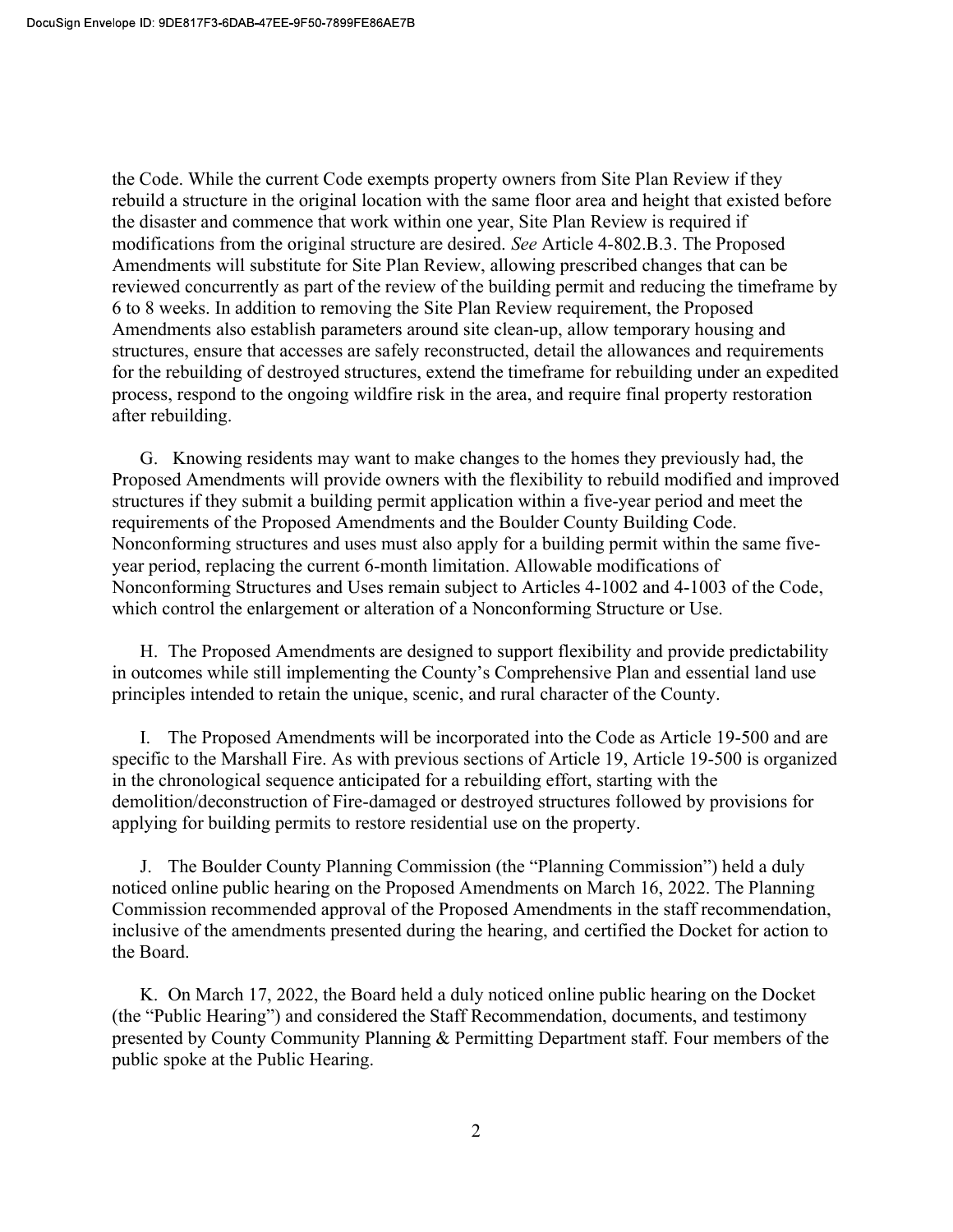L. Based on the information presented at the Public Hearing, the Board finds that the Proposed Amendments included in Exhibit A meet the criteria for text amendments contained in Article 16-100.B of the Code, in that the existing text is in need of amendment; the Proposed Amendments are not contrary to the intent and purpose of the Code; and the Proposed Amendments are in accordance with the Boulder County Comprehensive Plan.

### Therefore, the Board resolves:

1. The Proposed Amendments in Exhibit A are approved, effective as of March 29, 2022.

2. Under §30-28-125, C.R.S., the Board authorizes the Clerk to the Board to transmit this Resolution, with its Exhibit A, to the County Clerk and Recorder for filing and appropriate indexing. This transmittal should state recording Reference No. 2735571, the recording of the Boulder County Land Use Code on November 4, 2005, which this transmittal amends.

A motion to approve the Docket was made by Commissioner Claire Levy, seconded by Commissioner Matt Jones, and passed by a 3-0 vote.

**ADOPTED** as a final decision of the Board on this  $^{29th}$  day of March 2022.

## BOARD OF COUNTY COMMISSIONERS OF BOULDER COUNTY:

Marta Loachamin

Marta Loachamin, Chair

\_\_\_\_\_\_\_\_\_\_\_\_\_\_\_\_\_\_\_\_\_\_\_\_\_\_\_

Claire Levy, Vice Chair

matt Jones

Matt Jones, Commissioner

ATTEST:

Brianna Barber

Clerk to the Board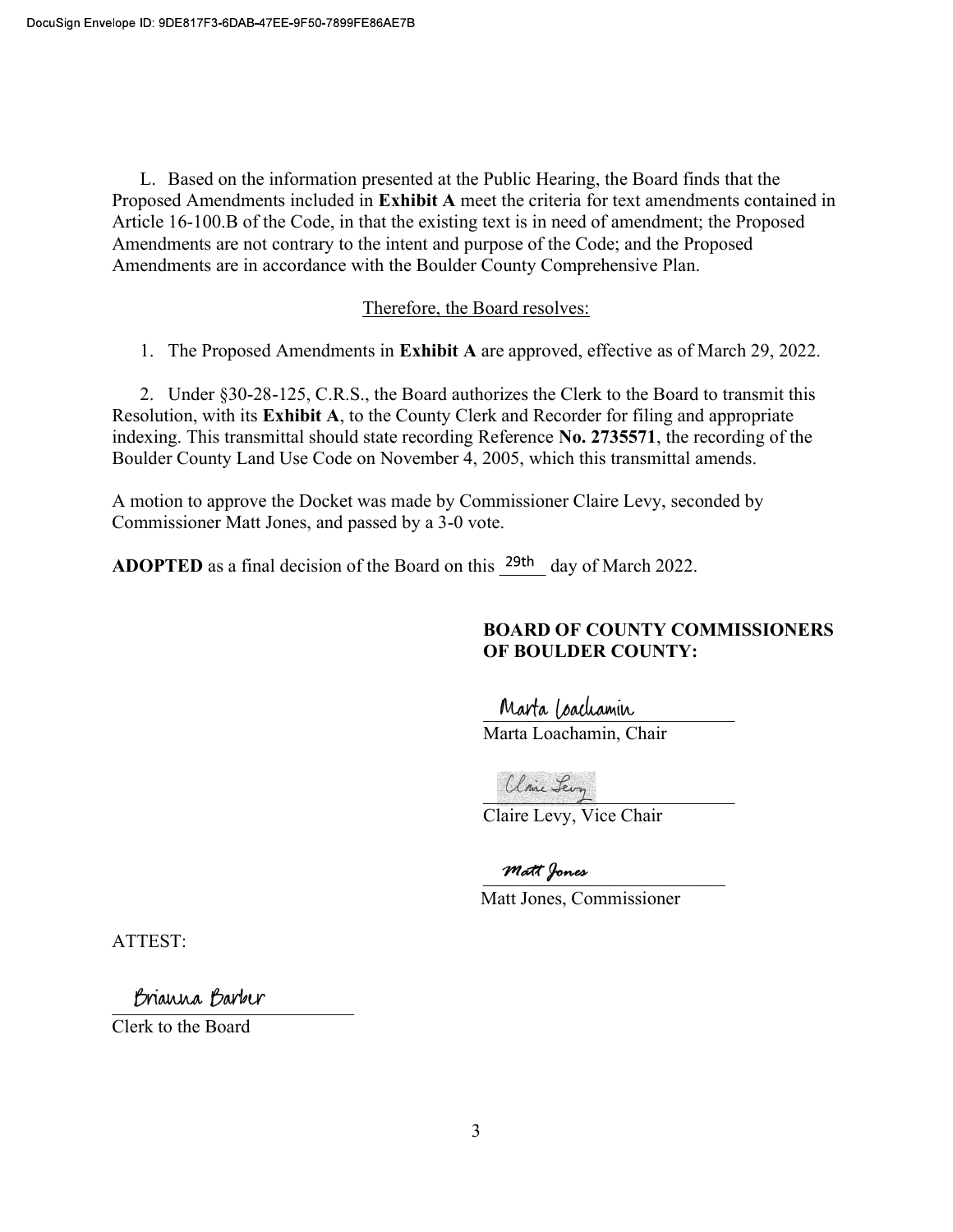# Exhibit A

(Remainder of Page Intentionally Left Blank)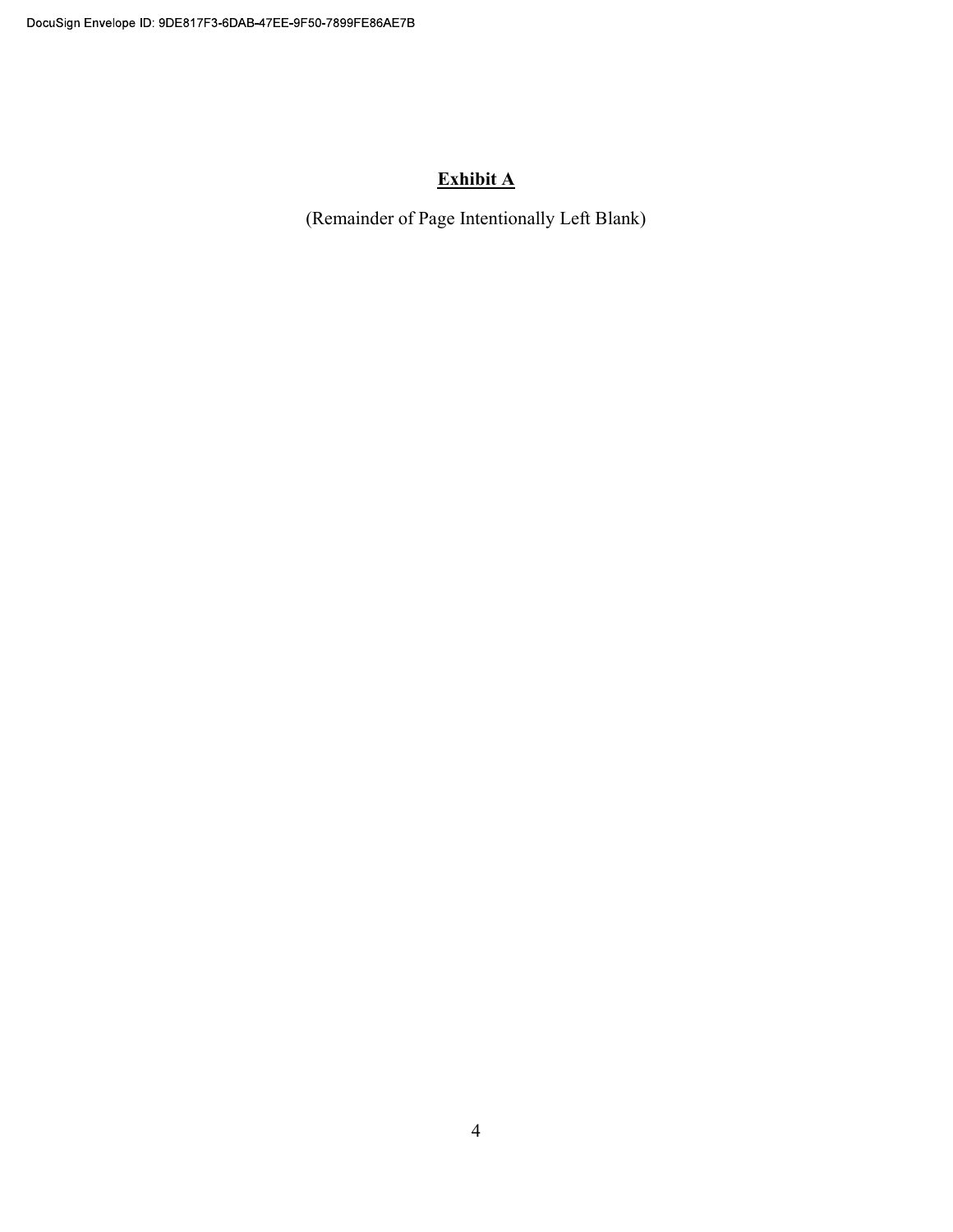#### Article 19-500 MARSHALL FIRE 2021

On December 30, 2021 Boulder County and the communities of Louisville and Superior experienced a tragic disaster from high winds and wildfire. Boulder County declared a local disaster emergency pursuant to § 24-33.5-709, C.R.S., as amended, in response to the Marshall Fire (the "Fire"), which caused severe damage and loss of life and property in Boulder County.

The following code provisions provide for an efficient rebuilding and recovery process. These regulations provide flexibility by extending time frames for rebuilding following the Fire. The regulations also allow flexibility in structures' location, size, and height while considering potential impacts on neighbors and the environment. In addition, the requirements set forth in these code amendments reduce risk from future wildland and urban fires to help build a more resilient community.

The provisions in this Article pertain to structures destroyed or damaged by the Marshall Fire and wind event and any necessary land restoration efforts resulting from the Fire.

- A. Structure Deconstruction/Site Clean Up
	- 1. A Deconstruction/Site Clean-Up Permit is required for each property where a structure(s) was destroyed by the fire. This permit is required to be closed out prior to issuance of a building permit for new construction, eligible structures, and temporary structures.
		- a. The deconstruction recycling requirements of the Boulder County Building Code, commonly known as "Boulder County BuildSmart," shall not apply to the Deconstruction/Site Clean-Up Permit.
		- b. A Deconstruction/Site Clean-Up Permit must be applied for by June 30, 2022 unless an extension is granted by the Director for good cause. Extensions shall not be longer than 30 days.
		- c. Deconstruction/Site Clean-Up Permits must be closed out by September 30, 2022 unless an extension is granted by the Director for good cause. Extensions shall not be longer than 30 days.
		- d. Site condition requirements include:
			- i. IF REBUILDING IMMEDIATELY: If a property owner intends to build on the property within 180 days of the Deconstruction/Site Clean-Up Permit final inspection date, a temporary construction fence shall be installed around the perimeter of the disturbed area and erosion and sediment control measures must be in place until construction begins.
				- 1. If a complete building permit application for a new structure(s) has not been submitted within 180 days of the deconstruction/site clean-up final inspection and close-out date, the Not Rebuilding Immediately requirements below must be implemented.
					- a. A one-time extension of the 180-day timeframe allowing a property owner to maintain temporary construction fencing and erosion and sediment control measures (versus re-grading and stabilizing the site) following cleanup completion may be granted for good cause by the Director for up to 90 days.
			- ii. IF NOT REBUILDING IMMEDIATELY: If a complete building permit application for a new structure(s) will not be submitted within 180 days of the deconstruction/close-out permit final inspection date, any excavated area(s) must be backfilled and the site returned to its natural grade, areas of disturbed soil must be seeded and stabilized, and erosion and sediment control must be in place until vegetation is at least 70% established.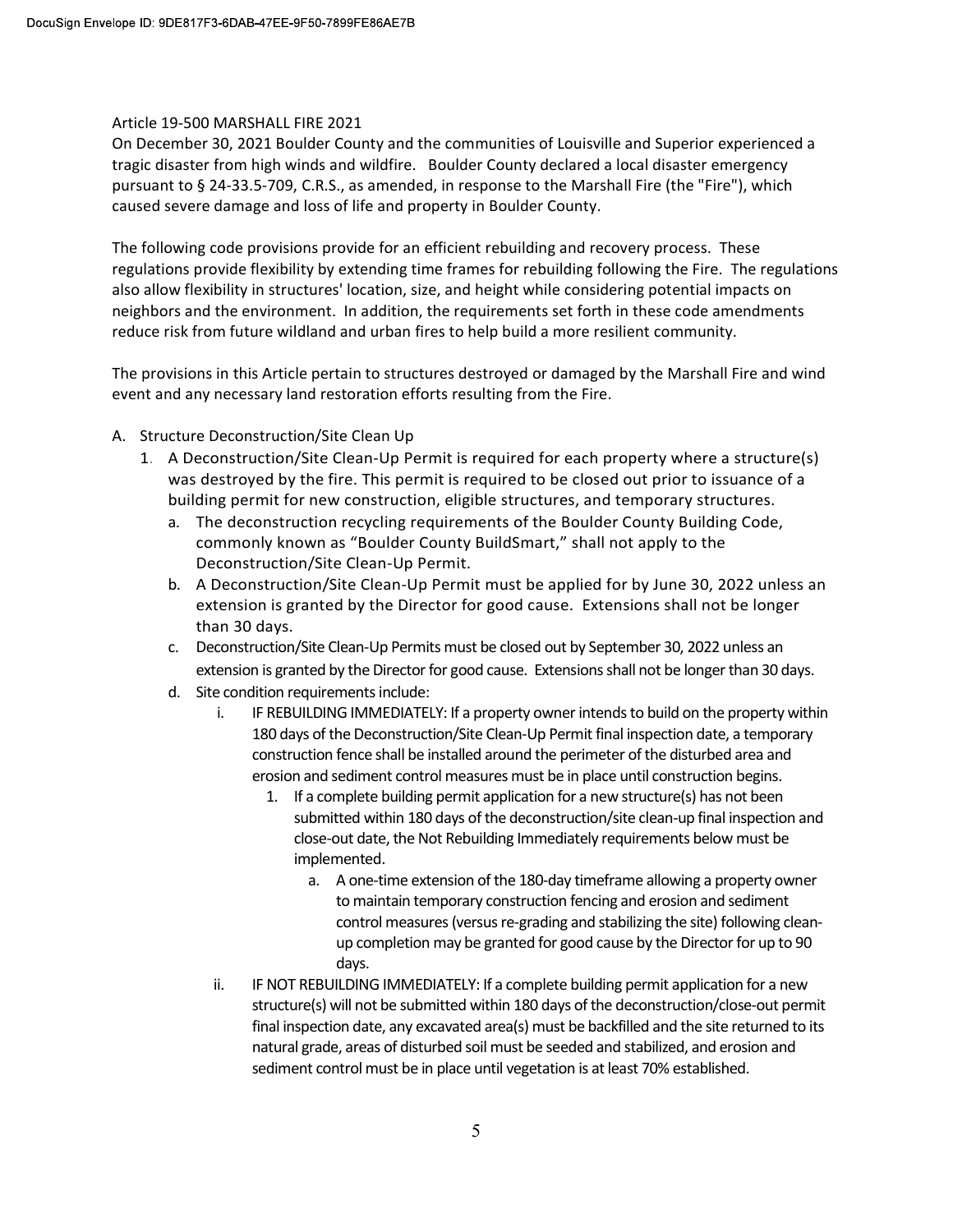- 2. Other requirements, including but not limited to permits related to hazardous material removal and water quality administered by the Colorado Department of Public Health and Environment, may be required.
- B. Temporary Structures on Fire-Affected Properties
	- 1. Temporary structures require a building permit and shall comply with zoning setback requirements, unless the Director determines that existing site conditions make such location impractical or unnecessary.
	- 2. Temporary Housing Units
		- a. Temporary housing is intended to house those whose residence was destroyed by the Fire on a short-term basis while preparing for or rebuilding the new residence. Temporary housing units shall only be occupied by the property owner and the owner's family.
		- b. Only one temporary housing unit shall be permitted per property, unless the owner can demonstrate that an additional unit is necessary.
		- c. The final status (i.e. removal, decommissioning, etc.) of the structure used for temporary housing must be approved prior to the issuance of the building permit for the temporary housing unit and the structure must be removed or converted to the approved final condition upon final inspection of the permanent dwelling unit.
			- i. Structures that remain on site will count towards the total Residential Floor Area on the property.
			- ii. Only one permanent dwelling unit is allowed to remain on the property unless an accessory dwelling unit is approved. If the property was Nonconforming because of multiple permanent dwellings, it may be rebuilt to the same level of Nonconformity.
			- iii. Once a building permit to rebuild a permanent dwelling unit has been issued, the temporary housing unit may remain while a valid County building permit for work on the permanent dwelling unit is in effect. Within two weeks of County issuance of a certificate of occupancy for the permanent dwelling unit, the temporary housing unit must either be removed from the property along with the site of its location being fully restored, or must be converted to a legal, permanent accessory structure.
		- d. The use of a Recreational Vehicle (RV) or other temporary dwelling on a chassis with wheels is allowed provided:
			- i. Electrical service is provided and a building permit for Temporary Electrical service is issued;
			- ii. An on-site connection to the potable water supply is provided;
			- iii. A method for the safe disposal of effluent is approved of by Boulder County Public Health;
			- iv. The use of an RV or other temporary dwelling on a chassis with wheels as a temporary housing unit shall be limited to two years from adoption of this amendment. This timeframe may be extended by the Director for up to 180 days if a building permit application for a permanent dwelling unit has been issued; and
			- v. Recreational Vehicles or other temporary dwellings on a chassis with wheels must be safe for temporary occupancy. They must be licensed and operable, installed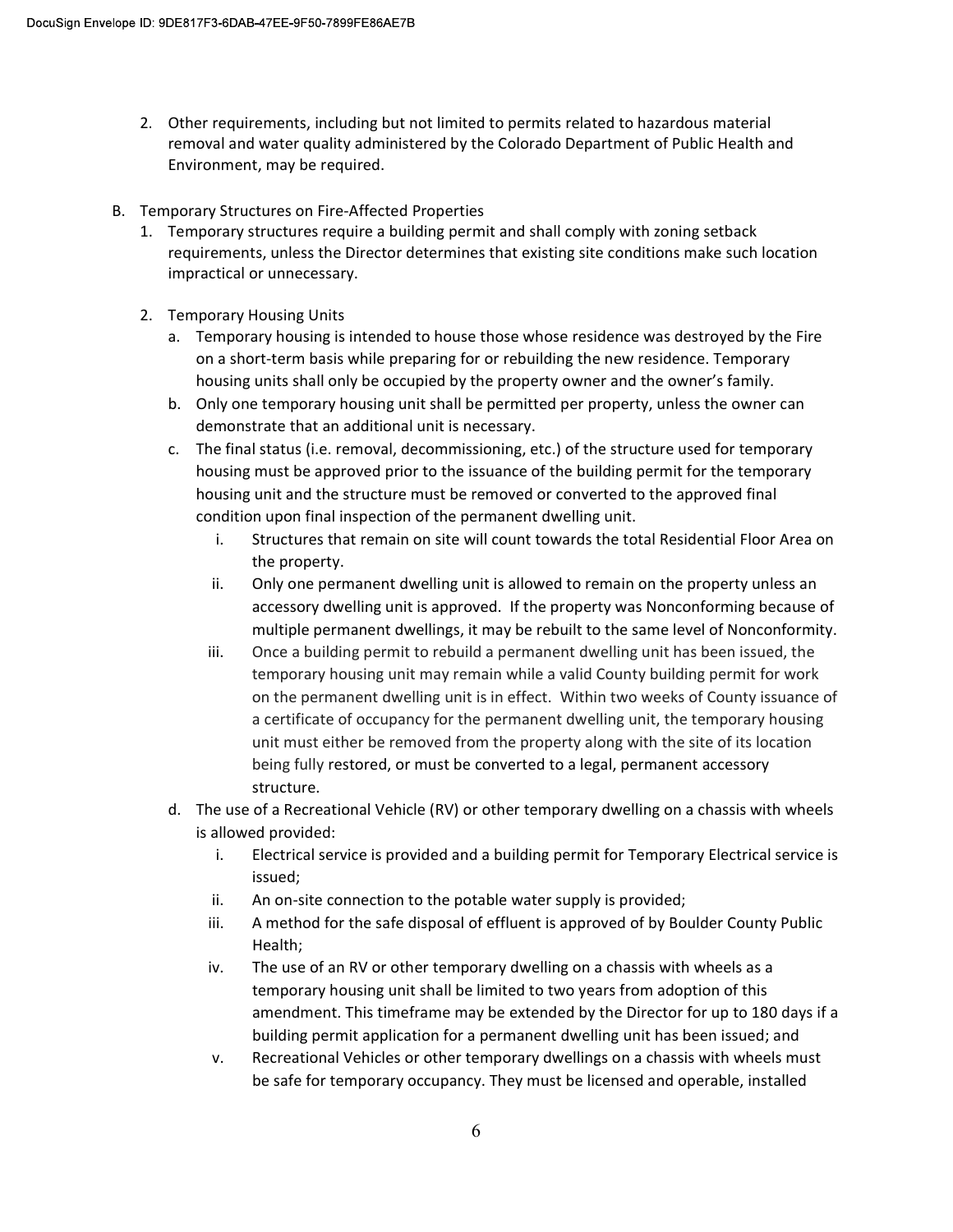according to manufacturer's specifications and adhere to applicable County safety requirements such as being properly secured/tied down.

- 3. Temporary Accessory Structures
	- a. A temporary accessory structure may be located on an affected property to assist with rebuilding on, or cleanup of, the property, provided a building permit is issued for the structure if required.
	- b. Temporary accessory structures may not exceed 500 sq. ft.
	- c. Temporary accessory structures are allowed for up to 5 years from the adoption of this Code or must otherwise be permitted as a permanent structure. Structures that remain on site will count towards the total Residential Floor Area on the property.
- C. Fire-Damaged/Destroyed Structures Eligible for Expedited Rebuilding
	- 1. Any legal structure(s) or Floor Area (residential or non-residential) that was damaged or destroyed by the Fire, may be rebuilt or repaired if approved through the process set forth below. Construction within the defined parameters is exempt from Land Use Code site plan review approval (Article 4-800) and special use review approval (Article 4-600). Development Credit acquisition exemptions and requirements (Article 4-1300) apply.
	- 2. Eligible Structures and Legally Existing Floor Area include:
		- a. Structures and Floor Area erected according to a valid County building permit.
		- b. Structures and Floor Area erected without a valid County building permit, if the owner can demonstrate that the structure or Floor Area preexisted the effective date of building permit requirements in the County (January 27, 1966 for Subdivided Land, and December 22, 1975 for Unsubdivided Land), or was exempt from applicable building permit requirements. This information can be obtained through County Assessor's records, photographs, maps, and surveys, property damage assessment or other documentation deemed acceptable by the Director.
		- c. Nonconforming Structures and Structures containing Nonconforming uses. Nonconforming structures and uses are those that do not conform to the zoning district regulations (such as setbacks) in which the nonconforming structure or use is located as a result of the adoption or amendment of this Code.
		- d. Accessory structures, such as outbuildings, may be built prior to the construction of the anticipated principal use (i.e., the permanent dwelling unit).
		- e. A ground-mounted Accessory Solar Energy System that otherwise requires a site plan review waiver under this Code associated with an eligible structure, provided the Director determines that the proposed location of the system will not have a significant adverse visual impact on neighboring private and public property.
	- 3. Proposed construction that is outside the scope of the defined parameters outlined in Section 19-500.F may be undertaken if approved under the applicable provisions of the other articles of this Code, such as Site Plan Review.
- D. Access Requirements to Construct Eligible Structures and Floor Area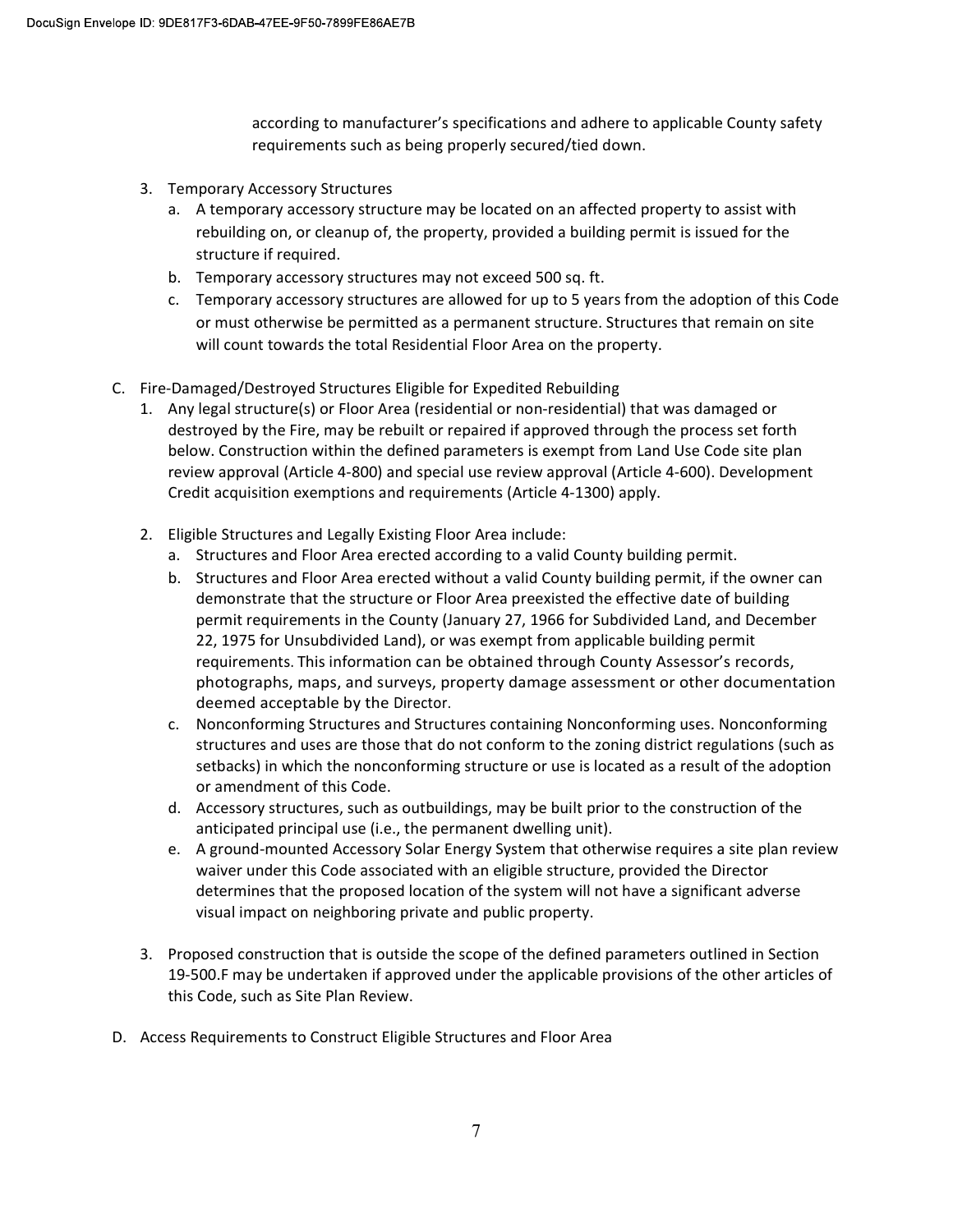- 1. If the previous access point is being reused, demonstration of legal access is not required. If the access point is being relocated, demonstration of legal access is required. Modifications to preexisting driveways should meet Multimodal Transportation Standards.
- E. Timeframe for Eligible Structures (Including Nonconforming Structures and Structures Containing Nonconforming Uses)
	- 1. A property owner must submit a complete building permit application to build an eligible structure or Floor Area to the Community Planning & Permitting Department within 5 years after the adoption of this Code. A one-time extension of up to one year may be granted by the Director if good cause is demonstrated.
	- 2. Work under a valid building permit must continue within the timelines provided for under the Boulder County Building Code.
- F. Allowances and Requirements for Eligible Structures and Floor Area
	- 1. Eligible structure(s) may be issued a building permit upon the Director determining the following parameters are met:
		- a. Size. Floor Area may built in the following manner.
			- i. Rebuild Legally Existing Floor Area
				- 1. Legally Existing Floor Area as of December 30, 2021 and Floor Area approved under a Site Plan Review may be built.
			- ii. Increase in size
				- 1. An increase in Floor Area is permitted provided it does not exceed the lesser of either:
					- a. the size presumed to be compatible with the defined neighborhood (125% median Residential Floor Area) on December 30, 2021, or
					- b. an additional 1,000 square feet (including both residential and nonresidential Floor Area).
			- iii. When new construction results in Residential Floor Area over 6,000 square feet and exceeds the Residential Floor Area that legally existed on the property as of December 30, 2021, Development Credits must be purchased for any Residential Floor Area that exceeds what was legally existing as of December 30, 2021, pursuant to Article 4-1300 of this Code.
		- b. Location. Structures must be located in the same general location as the previously existing structure.
			- i. Reuse of the footprint (area of the foundation of the previously existing structure) is required. Structures with a footprint of less than 1,500 sq. ft. shall reuse at least 30% of the footprint, structures with a footprint of 1,500 to 2,500 sq. ft. shall reuse at least 40% of the footprint and structures with a footprint over 2,500 sq. ft. shall reuse at least 50% of the footprint.
				- 1. A location change that does not fall within these parameters may be reviewed through the Site Plan Review Waiver process for the limited purpose of evaluating the location shift and its impacts. The Director's written determination under this limited Site Plan Review Waiver process may be directly appealed to the Board of County Commissioners.
			- ii. Nonconforming Structures and Structures containing Nonconforming Uses may be permitted to relocate to a larger degree when the relocation will result in a higher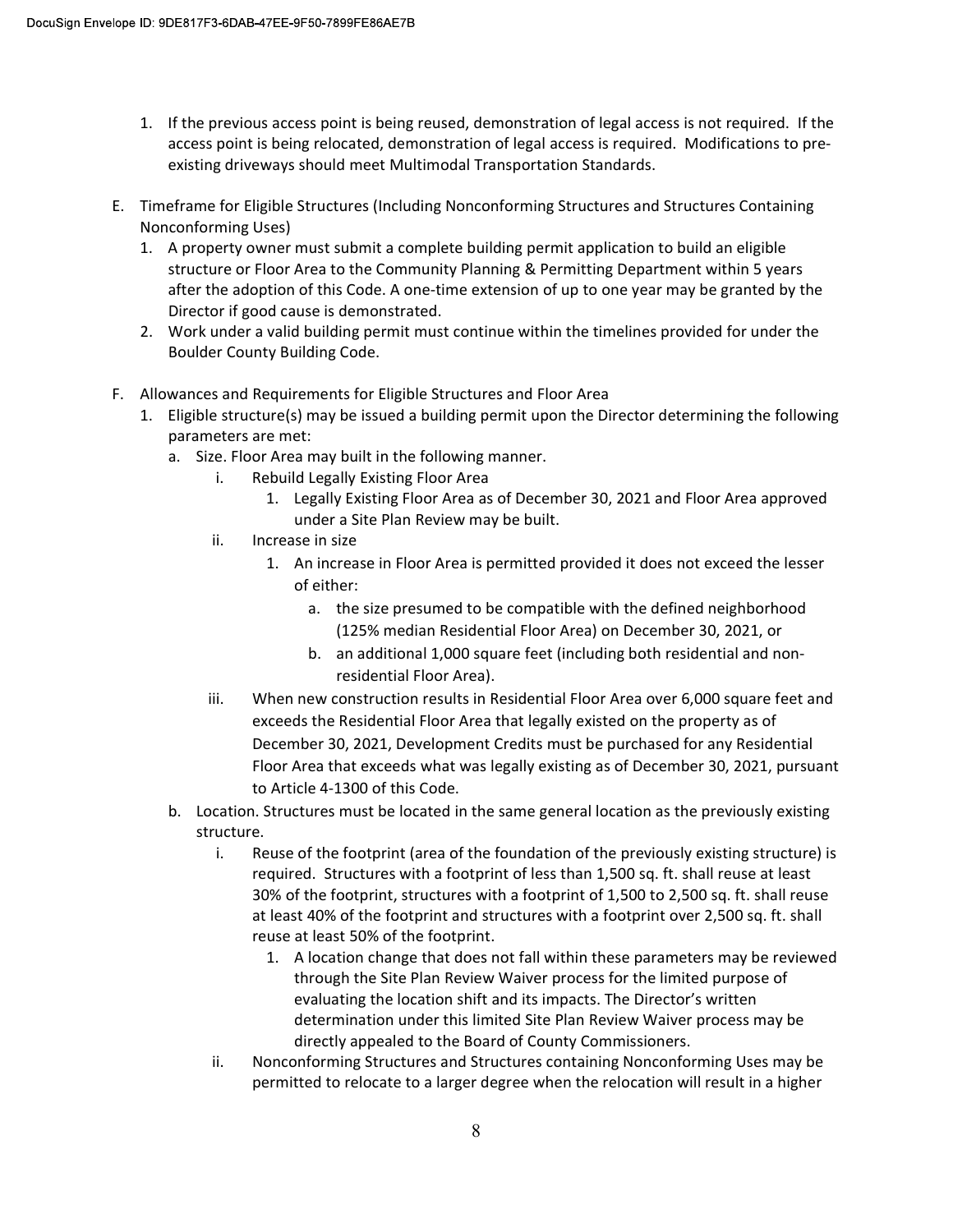degree of conformity. Setbacks for Nonconforming Structures and Structures containing Nonconforming Uses from an irrigation ditch shall be 20 feet from the centerline of the ditch, provided the development does not conflict with the easement(s) for the ditch.

- iii. Floor Area that was distributed amongst multiple structures may be redistributed so long as redistributed Floor Area does not change use classification.
- c. Height. Allowable increases in height include:
	- i. On an eligible structure that was previously one story, the height of the replacement structure may be increased up to a maximum total height of 20 feet from existing grade.
	- ii. Height may also be increased up to the maximum height allowable in the zoning district if the new second level on a structure that was previously one-story does not exceed 800 sq. ft., or if a previously-existing second story is expanded by a maximum of 500 sq. ft.
	- iii. Impacts on neighboring views should be considered, and the stories above (particularly if in a shifted footprint) shall be stepped back or broken up to mitigate the visual impacts from the massing.
- d. Earthwork. Non-foundational earthwork of up to 500 cubic yards associated with modifications to the driveway or structure relocation is permitted.
- e. Previous approvals. Rebuilding under this section shall remain subject to explicit limitations that were imposed on a property through a prior County land use approval or conservation easement.
- 2. Redevelopment must mitigate the risk of wildfire both to the subject property and neighboring properties in the surrounding area by incorporating the list of Boulder County Building Code wildfire provisions set forth in Appendix A. Appendix A is applicable until amendments to the Boulder County Building Code wildfire provisions become effective.
- 3. The property owner must submit a traffic management and construction staging plan to provide awareness related to construction activities in the neighborhood. The plan shall provide details of construction phasing, the location of a construction materials storage area, parking and loading areas, worksite access point, trash receptacles and dumpsters, construction trailer, construction fencing, and other details associated with the construction activities.
- 4. Revegetation and erosion control are required on the property. The property owner must include a revegetation and erosion control plan with the building permit application for review and approval by the Community Planning & Permitting Department. The full installation of the approved plan must be inspected and approved prior to issuance of a certificate of occupancy for the permanent dwelling unit.
- 5. Nonconforming Structures and Structures Containing Nonconforming Uses. Alteration of Nonconforming Structures and Structures containing Nonconforming Uses are eligible for the allowances outlined in this Article provided the overall encroachment into the setbacks and/or height are not increased. Nonconforming Uses may be reestablished at the previous level of Nonconformity.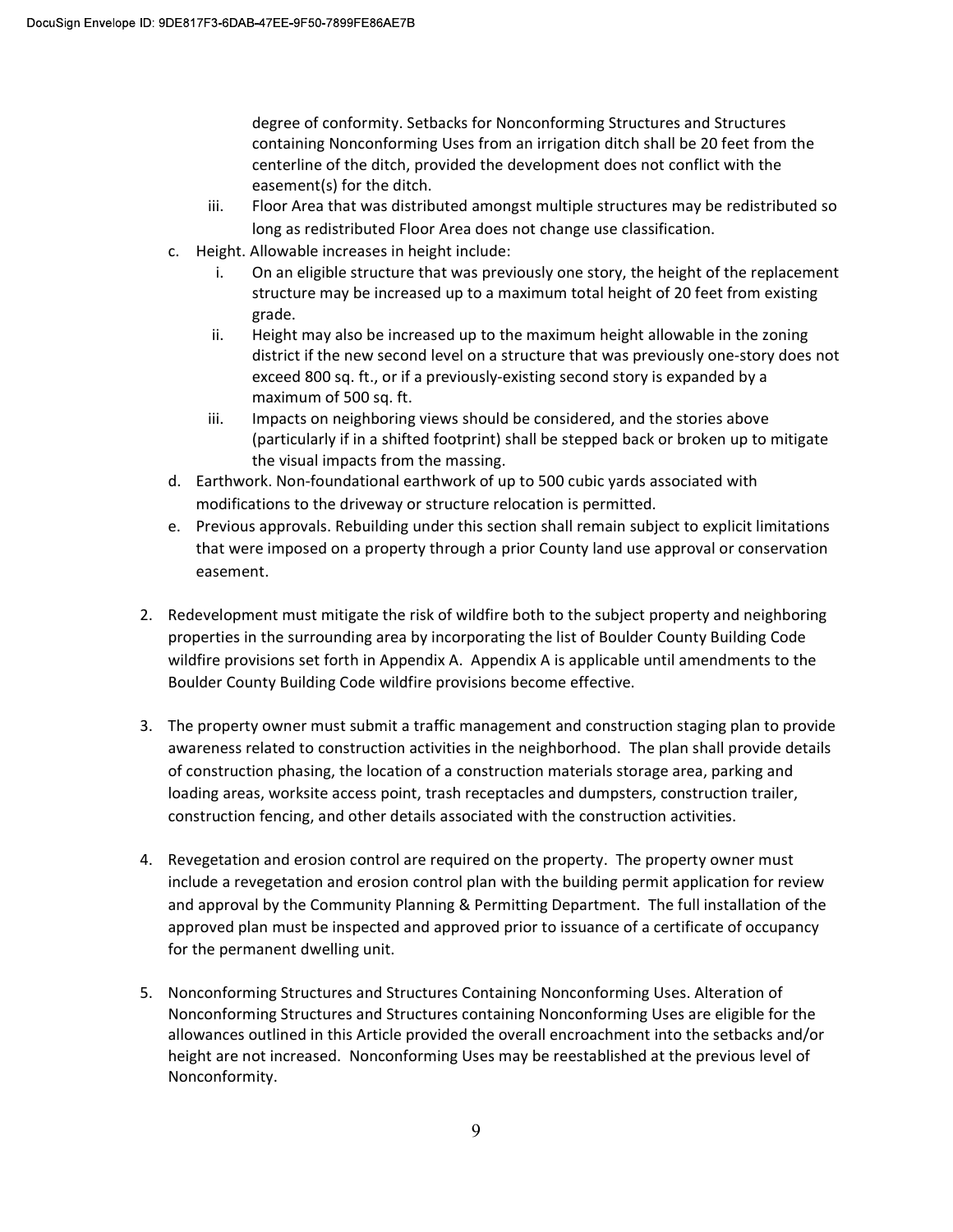- G. Appeals related to Eligible Structures and Floor Area
	- 1. If the Director finds that the building permit application does not comply with the applicable standards or requirements, the application cannot be processed through this expedited review process and may require the applicable review process (such as Site Plan Review or Special Use Review). The Director may delay a decision on any application, if the Director finds that insufficient information has been presented to evaluate compliance with the parameters and requirements set forth in this Section.
	- 2. While the Director is not required to make a decision on a building permit application within a specified time and may delay a decision on a reasonable basis as provided herein, the Director shall make a good-faith effort to process requests as soon as practicable after a complete building permit application has been submitted.
	- 3. The applicant may appeal the Director's final decision on a building permit application using the same process as set forth in Article 4-808 for appeals of Site Plan Review determinations.
- H. Compliance with Other County Permitting Requirements
	- 1. Any other County permitting requirement or related provision not specifically addressed in Article 19-500, shall be presumed to apply, unless the Director determines that strict application is contrary to the intent and purposes of this Article. The Director may grant appropriate relief from the strict application, subject to reasonable mitigating measures.
	- 2. In the event of a conflict between this Article 19-500 and any other code provision, this Article shall apply.
- I. Enforcement

The County may enforce Article 19-500 through the provisions set forth in Article 17-300 of this Code. Nothing in this Article shall limit the County's existing enforcement authority under Articles 14 or 17 of this Code, the Boulder County Building Code, or other applicable law.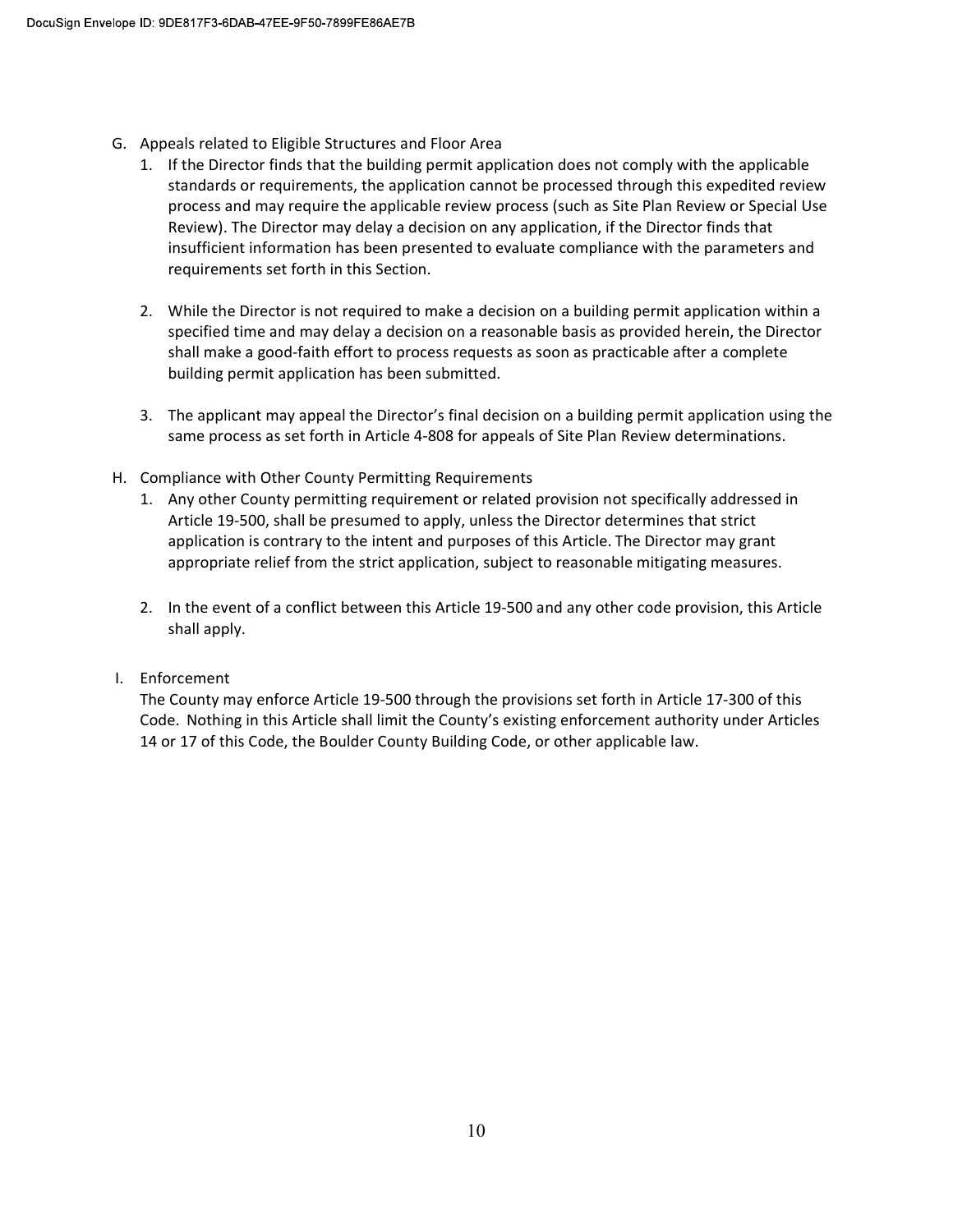#### 19-500 - Appendix A

R327.4 Restrictions in Wildfire Zone No. 2. Buildings constructed in Wildfire Zone 2 shall comply with this section.

R327.4.1 Roof covering. Roof covering materials installed in Wildfire Zone 2 shall be listed Class A roof covering materials or be constructed as a Class A roof assembly. For roof coverings where the pro- file allows a space between the roof covering and roof decking, the space at the eave ends shall be fire stopped to preclude entry of flames or embers, or have one layer of 72-pound (32.4 kfg) mineralsurfaced, non-perforated cap sheet complying with ASTM D 3909 installed over the combustible decking.

R327.4.1.1 Roof valleys. When provided, valley flashings shall be not less than 0.019 inch (No. 26 galvanized sheet gage) corrosion-resistant metal installed over a minimum 36-inch-wide underlayment consisting of one layer of 72-pound miner- al-surfaced, non-perforated cap sheet complying with ASTM D 3909 running the full length of the valley.

R327.4.2 Gutters and downspouts. Gutters, downspouts, and gutter covering devices shall be constructed of noncombustible material. Gutters shall be provided with an approved means to prevent the accumulation of leaves, pine needles and debris in the gutter.

Exception: Buildings meeting one of the exceptions to Section R401.3 of this code may be constructed without gutters and downspouts.

R327.4.3 Spark arrestors. Chimneys serving fire- places, barbecues, incinerators or decorative heating appliances in which solid or liquid fuel is used shall be protected with a spark arrester. Spark arresters shall be constructed of woven or welded wire screening of 12 USA standard gauge wire (0.1046 inch)(2.66 mm) having openings not exceeding ½ inch (12.7 mm). The net free area of the spark arrester shall not be less than four times the net free area of the outlet of the chimney.

R327.4.4 Fences, retaining walls and similar appurtenances. Fences, retaining walls or other appurtenances that connect to buildings must be constructed of noncombustible materials or ignitionresistant materials for a distance of 3 feet beyond the exterior walls.

 R327.4.5 Protection of eaves. The leading edge of the roof at the fascia must be finished with a metal drip edge so that no wood sheathing is exposed.

Eaves, fascia, and soffits, covered decks or covered porch ceilings shall be protected on the enclosed underside by one of the following materials or methods:

- 1. Noncombustible materials.
- 2. Ignition-resistant materials.
- 3. Materials approved for a minimum of 1-hour fire-resistance-rated construction.
- 4. 2-inch-thick nominal dimension lumber.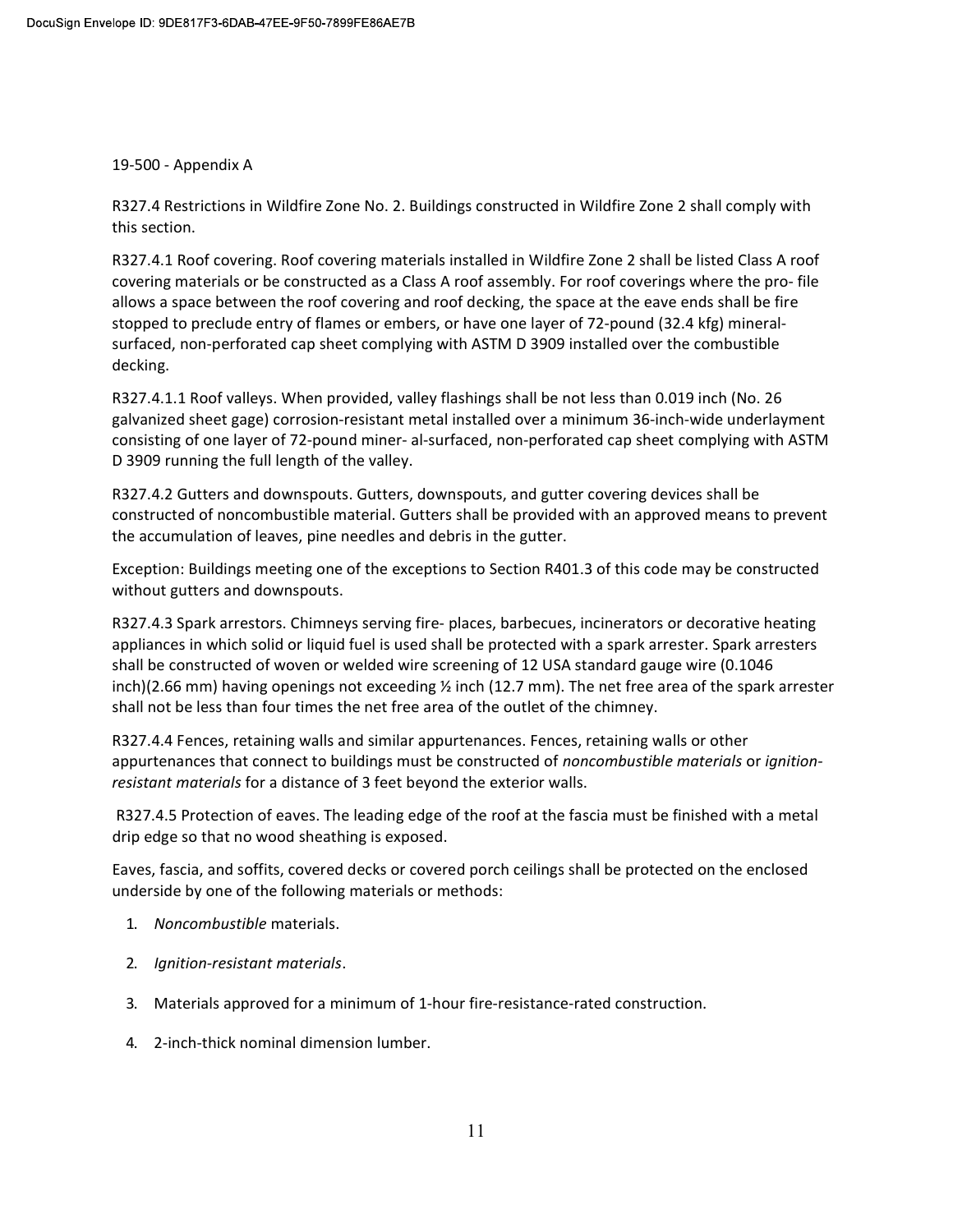- 5. 1-inch-thick nominal fire-retardant-treated wood.
- 6. ¾-inch-thick nominal fire retardant-treated plywood labeled for exterior use.
- 7. Any materials permitted by this code.

#### Exceptions:

- 1. Vinyl or plastic soffits, fascia or trim are not permitted.
- 2. Rafter tails or roof beam ends may be exposed if they are heavy timber having minimum dimensions not less than 6-inch nominal in width and not less than 8 inches nominal in depth.

R327.4.6 Exterior walls. Exterior walls of buildings or structures shall be constructed with one of the following methods:

- 1. Noncombustible materials approved for a minimum of 1-hour fire-resistance-rated construction on the exterior side.
- 2. Approved noncombustible materials.
- 3. Heavy timber or log wall construction.
- 4. Fire-retardant-treated wood labeled for exterior use on the exterior side.
- 5. Ignition-resistant materials on the exterior side.

Such material shall extend from the top of the foundation to the underside of the roof sheathing.

Exception: Trim is not required to meet the materials requirements for exterior walls.

R327.4.7 Unenclosed under floor protection. Buildings or structures shall have all underfloor areas enclosed to the ground with exterior walls in accordance with Section R327.4.6. For decks, see Section R327.4.8.

Exception: Complete enclosure may be omitted where the underside of all exposed floors and all exposed structural columns, beams, and supporting walls are protected as required for exterior 1-hour fire-resistance-rated construction or heavy timber construction or fire-retardant-treated wood labeled for exterior use.

R327.4.8 Decks, appendages, and projections. Decks and other unenclosed accessory structures attached to buildings shall be constructed of the following materials:

R327.4.8.1 Deck surface: Non-combustible material, approved wood thermoplastic composite lumber with an ASTM E84 flame- spread index no greater than 200, ignition- resistant building materials or any approved Class A roof assembly.

R327.4.8.2 Deck framing: Deck framing shall be constructed of one of the following: